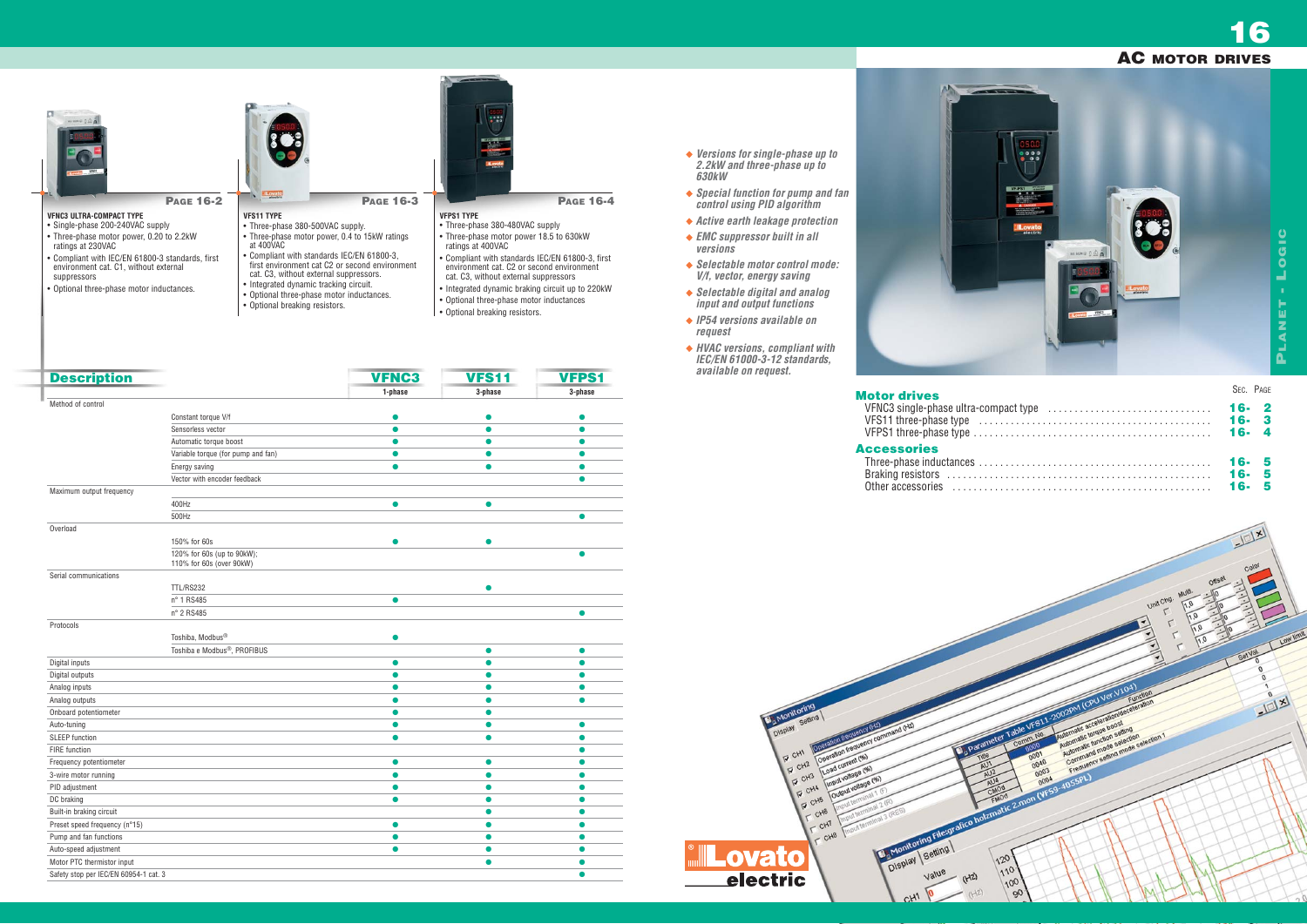

### **VFNC3 single-phase ultra-compact type**



**VFNC3...**

| Order code                                                          | le<br>0 | 3-phase<br>at 230V | motor power | Qty<br>per<br>pkg | Weight |  |
|---------------------------------------------------------------------|---------|--------------------|-------------|-------------------|--------|--|
|                                                                     | [A]     | [kW]               | [HP]        | $n^{\circ}$       | [kg]   |  |
| Single-phase supply 200-240VAC 50/60Hz.<br>EMC suppressor built in. |         |                    |             |                   |        |  |
| <b>VFNC3 2002PL W</b>                                               | 1.4     | 0.20               | 0.25        | 1                 | 0.900  |  |
| <b>VFNC3 2004PL W</b>                                               | 2.4     | 0.40               | 0.54        | 1                 | 1.000  |  |
| <b>VFNC3 2007PL W</b>                                               | 4.2     | 0.75               | 1           |                   | 1.300  |  |
| <b>VFNC3 2015PL W</b>                                               | 7.5     | 1.50               | 2           |                   | 2.000  |  |
| <b>VFNC3 2022PL W</b>                                               | 10      | 2.20               | 3           |                   | 2.000  |  |
| <b>O</b> Operation up to 50°C without derating.                     |         |                    |             |                   |        |  |
| .                                                                   |         |                    |             |                   |        |  |



**installation** Multiple units installed without side clearance for space saving

### **General characteristics**

VFNC3 is an ultra-compact motor drive with high performance and extremely reliable (printed circuit surface protection per IEC/EN 60721-3-3). Easily installed, VFNC3 is equipped with a front display and innovative jog dial control, which simplifies the programming and control pocesses of the drive and motor. The on-board RS485 interface permits and overall remote control (supervision and communication protocols). VFNC3 can be used in simple applications such as extractor fans, ventilators, conveyor belts, machine tools, car washes, fitness equipment, but also in applications of intermediate complexity, such as pumps, waterworks.

The vector control and the possibility to enabble the motor auto-tuning warrants efficiency and high torques even with very low operating frequencies.

#### SPEED REFERENCE SIGNALS

- Reference signals for speed adjustment are obtained by:
- Front jog dial control (potentiometer) – External potentiometer: 1-10kΩ
- 
- Voltage signal: 0-10V
- Current signal: 4-20mA
- Remote keypad option<br>– 15 preset speeds via die – 15 preset speeds via digital inputs
- RS485 serial signals.

### PROGRAMMABLE INPUTS

- Selectable PNP or NPN I/O logic<br>– 4 digital multifunction inputs
- 4 digital multifunction inputs
- 1 digital configurable as analog input.

#### PROGRAMMABLE OUTPUTS

- 1 relay with changeover contact
- 1 static configurable as analog 0-10V/4-20mA.

#### PROTECTIONS

- Overcurrent and overvoltage<br>– Input phase loss
- $-$  Input phase loss<br> $-$  Output phase los
- $-$  Output phase loss<br> $-$  Motor drive overlo
- Motor drive overload
- $-$  Motor overload<br> $-$  Output short circle
- Output short circuit Motor stall.

SPECIAL FUNCTIONS

- PID function for pump and fan application – Dual set of independent parameters and ramps for two different motor controls
- Automatic restarting and instantaneous speed tuning
- 15 viewable frequency values
- Start-up DC injection
- DC injection braking
- Motor control: constant torque V/f, sensorless vector, variabile torque.

#### **Operational characteristics**

- Input voltage: 200-240VAC single-phase
- 
- Output voltage: ≤ input voltage Rated operational current: 1.4-10A
- Mains voltage: 50/60Hz
- Output frequency: 0.1-400Hz
- Frequency modulation: 2-16kHz
- Current overload: 150% for 60s
- Degree of protection: IP20
- Ambient conditions
- Operating temperature: -10...+60°C
- Maximum altitude: 3000m (with derating)
- Relative humidity: 5-95% (with no condensing).

#### **Certifications and compliance**

Certifications obtained: cULus, CSA, AS C-Tick. Compliant with standards: EN 50178, EMC 2004/108/EC, IEC 61800-3, first environment cat. C1, IEC/EN 60721-3-3.

**16**

**Dimensions page D-53**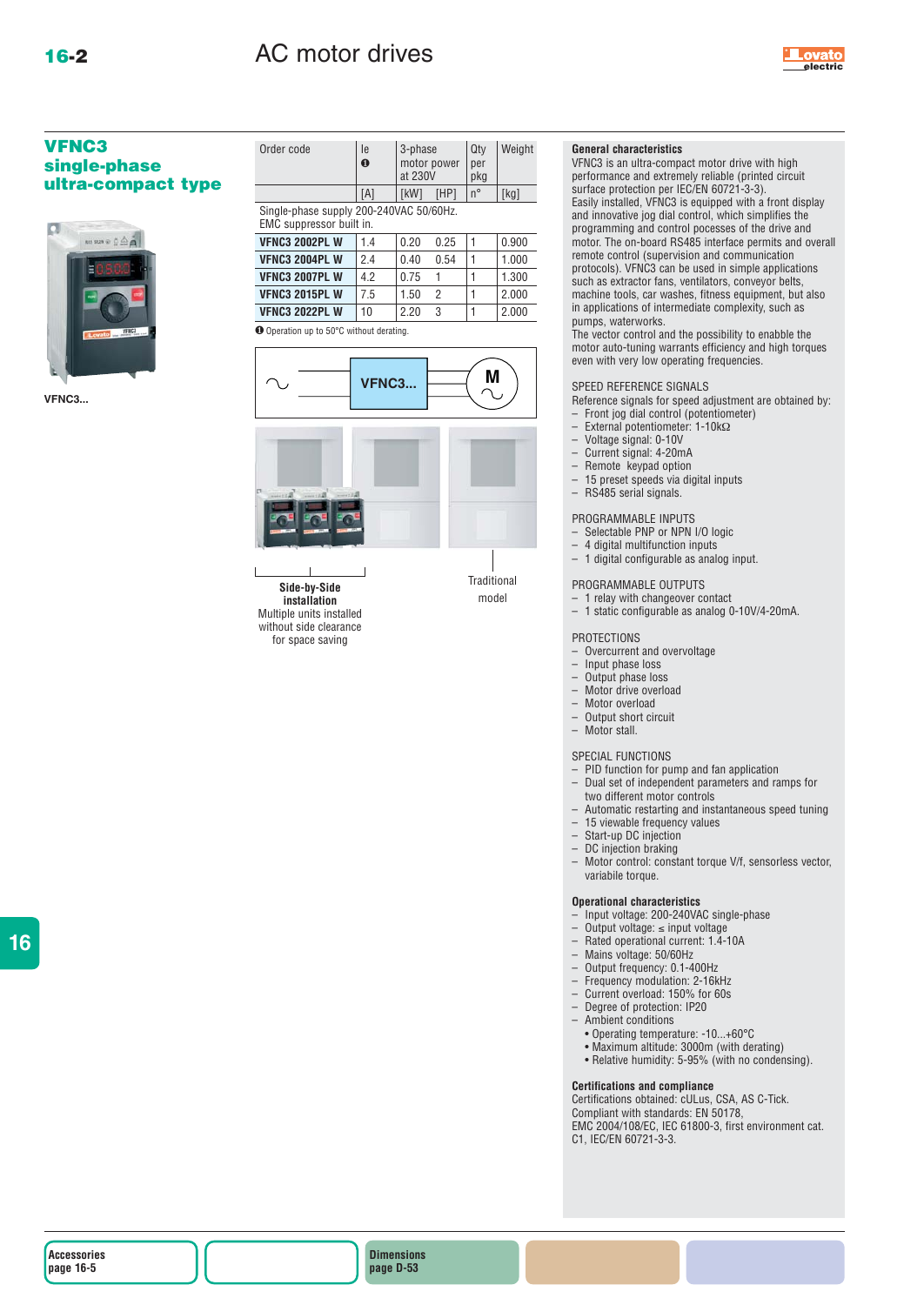

# AC motor drives **16-3**

### **VFS11 type**  single and three-phas



**VFS11...**

| е | Order code                                                                      | le<br>$\bf{0}$ | 3-phase<br>motor power<br>at 400V |                | Qty<br>per<br>pkg | Weight |  |
|---|---------------------------------------------------------------------------------|----------------|-----------------------------------|----------------|-------------------|--------|--|
|   |                                                                                 | [A]            | [kW]                              | [HP]           | $n^{\circ}$       | [kg]   |  |
|   | Three-phase supply 380-500VAC 50/60Hz. <sup>2</sup><br>EMC suppressor built in. |                |                                   |                |                   |        |  |
|   | <b>VFS11 4004PL WP</b>                                                          | 1.5            | 0.4                               | 0.54           | 1                 | 2.100  |  |
|   | <b>VFS11 4007PL WP</b>                                                          | 2.3            | 0.75                              | 1              | 1                 | 2.100  |  |
|   | <b>VFS11 4015PL WP</b>                                                          | 4.1            | 1.5                               | $\overline{2}$ | 1                 | 2.200  |  |
|   | <b>VFS11 4022PL WP</b>                                                          | 5.5            | 2.2                               | 3              | 1                 | 3.100  |  |
|   | <b>VFS11 4037PL WP</b>                                                          | 9.5            | 4.0                               | 5              | 1                 | 3.200  |  |
|   | <b>VFS11 4055PL WP</b>                                                          | 14.3           | 5.5                               | 7.5            | 1                 | 5.900  |  |
|   | <b>VFS11 4075PL WP</b>                                                          | 17             | 7.5                               | 10             | 1                 | 6.700  |  |
|   | <b>VFS11 4110PL WP</b>                                                          | 27.7           | 11                                | 15             | 1                 | 11.000 |  |
|   | <b>VFS11 4150PL WP</b>                                                          | 33             | 15                                | 20             | 1                 | 11.500 |  |
|   |                                                                                 |                |                                   |                |                   |        |  |

❶ Operation up to 50°C without derating. ❷ 200-240VAC three-phase version available on request; contact Customer Service (Tel. +39 035 4282422; email:service@LovatoElectric.com) for details.



**installation** Multiple units installed without side clearance for space saving

#### **General characteristics**

The innumerous functions available together with the constructive features consent the new VFS11 speed control to be used in a host of industrial and civil sectors, such as: waterworks and methane piping ducts, cement, paper, chemical and petrochemical industries. The precise design of the front panel board and the configuration menus warrant easy and user-friendly commissioning of the motor drive.

#### SPEED REFERENCE SIGNALS

Reference signals for speed adjustment are obtained by:

- Front potentiometer – External potentiometer: 1-10kΩ
- Voltage signal: 0-10V
- 
- Current signal: 4-20mA
- $-$  Keypad on front<br> $-$  Remote keypad
- $-$  Remote keypad option<br> $-$  15 preset speeds via di  $-15$  preset speeds via digital inputs<br> $-TT$  serial signal (TOSHIBA-Modbu
- TTL serial signal (TOSHIBA-Modbus®-RTU)
- PROGRAMMABLE INPUTS
- Selectable PNP or NPN I/O logic
- 6 digital multifunction inputs
- 2 digital configurable as analog input.
- PROGRAMMABLE OUTPUTS
- 1 relay with changeover contact; 1 relay with NO contact; 1 transistor; 1 analog configurable as 0-10VDC or  $4-20mA$

#### **PROTECTIONS**

- $-$  Overcurrent and overvoltage<br> $-$  lnput and output phase loss
- 
- $-$  Input and output phase loss<br> $-$  Drive motor and braking re – Drive, motor and braking resistor overload
- Drive overtemperature and excessive torque
- Earth fault.

#### SPECIAL FUNCTIONS

- $-$  PID function for pump and fan application<br> $-$  Dual set of independent parameters and
- Dual set of independent parameters and ramps for two different motor controls
- Automatic restarting and instantaneous speed tuning<br>– 15 yiewable frequency values
- $-15$  viewable frequency values<br> $-DC$ -Bus access for DC powers
- DC-Bus access for DC power supply
- Capacitor pre-charge circuit
- Integrated dynamic braking circuit; optional external braking resistor
- Motor control: constant torque V/f, variable torque, sensorless vector
- Automatic motor torque boost control
- Regenerative energy control<br>– DC injection braking
- $-$  DC injection braking<br> $-$  Auto-tuning
- Auto-tuning
- Frequency potentiometer (speed adjustment via 2 external pushbuttons)
- Quick parameter search and programming
- Sequential starting control for sets of motors
- SLEEP function: automatic motor stopping after
- continuous running at minimum frequency
- Start-up DC injection<br>– OVERRIDE function
- OVERRIDE function for summing analog VIA-VIB inputs.

#### **Operational characteristics**

- Input voltage: • VFS11... 380-500VAC three-phase
- 
- Output voltage: ≤ input voltage – Rated operational current Ie:
- VFS11... 1.5-33A three-phase
- Mains voltage: 50/60Hz
- Output frequency: 0-500Hz
- Frequency modulation: 2-16kHz
- Current overload: 150% for 60s; 200% for 0.5s
- Low speed torque: 150% 1Hz
- Degree of protection: IP20
- Ambient conditions
- Operating temperature: -10...+60°C
- Maximum altitude: 1000m
- Relative humidity: 20-93% (with no condensing).

#### **Certifications and complience**

Certifications obtained: cULus, CSA, AS C-tick. Compliant with standards: EN 50178, EMC 89/336/EEC, IEC/EN 61800-3, first environment cat. C2 or second environment cat. C3.

**Accessories page 16-5**

**Dimensions page D-53**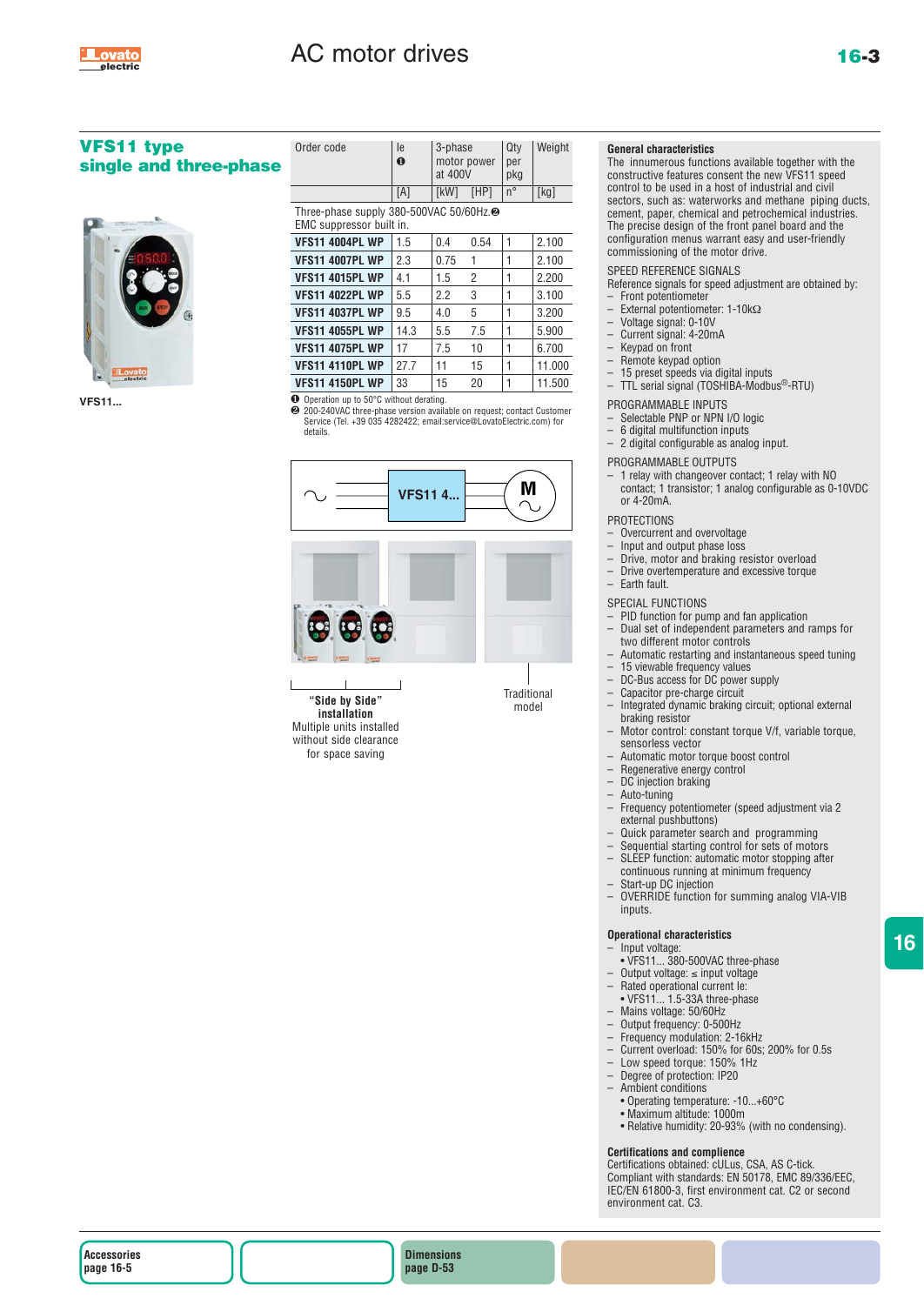

### **VFPS1 three-phase type**



**VFPS1...**

| Order code                                                | le<br>$\mathbf 0$ | 3-phase<br>at 400V | motor power   | Qty<br>per<br>pkg | Weight  |
|-----------------------------------------------------------|-------------------|--------------------|---------------|-------------------|---------|
|                                                           | [A]               |                    | $[KW]$ $[HP]$ | $n^{\circ}$       | [kg]    |
| Three-phase supply $\Theta$ .<br>EMC suppressor built in. |                   |                    |               |                   |         |
| <b>VFPS1 4185PL WP</b>                                    | 41                | 18.5               | 25            | $\mathbf{1}$      | 22.200  |
| VFPS1 4220PL WP                                           | 48                | 22                 | 30            | 1                 | 23.700  |
| VFPS1 4300PL WP                                           | 66                | 30                 | 40            | 1                 | 32.500  |
| VFPS1 4370PL WP                                           | 79                | 37                 | 50            | 1                 | 32.800  |
| VFPS1 4450PL WP                                           | 94                | 45                 | 60            | 1                 | 54.000  |
| VFPS1 4550PL WP                                           | 116               | 55                 | 75            | 1                 | 54.000  |
| VFPS1 4750PL WP                                           | 160               | 75                 | 100           | 1                 | 54.000  |
| <b>VFPS1 4900PC WP</b>                                    | 179               | 90                 | 125           | 1                 | 100.000 |
| <b>VFPS1 4110KPC WP</b>                                   | 215               | 110                | 150           | 1                 | 100.000 |
| <b>VFPS1 4132KPC WP</b>                                   | 259               | 132                | 200           | 1                 | 108.000 |
| <b>VFPS1 4160KPC WP</b>                                   | 314               | 160                | 250           | 1                 | 118.000 |
| <b>VFPS1 4220KPC WP</b>                                   | 427               | 220                | 350           | 1                 | 161.000 |
| VFPS1 4250KPC WP                                          | 481               | 250                | 400           | $\mathbf{1}$      | 194.000 |
| <b>VFPS1 4280KPC WP</b>                                   | 550               | 280                | 450           | $\mathbf{1}$      | 204.000 |
| VFPS1 4315KPC WP                                          | 616               | 315                | 500           | 1                 | 204.000 |
| <b>VFPS1 4400KPC WP</b>                                   | 759               | 400                | 600           | 1                 | 302.000 |
| <b>VFPS1 4500KPC WP</b>                                   | 941               | 500                | 700           | 1                 | 320.000 |
| <b>VFPS1 4630KPC WP</b>                                   | 1181              | 630                | 1000          | 1                 | 462.000 |

❶ Operation up to 50°C without derating. ❷ Three-phase supply voltage 380...480VAC 50/60Hz for 18.5 to 110kW

types. Three-phase supply voltage 380...440VAC 50Hz / 380...480VAC 60Hz for

132 to 630kW types.



#### **General characteristics**

VFPS1 is a motor drive combining the most advanced and optimised mode for energy saving with a new morecompact and complete line as well as a new function software dedicated to pump and fan applications.<br>The on-board EMC surge suppressor and standard-<br>supplied (up to 315kW type) DC inductance consent to<br>radically reduce harmonic distortions and noise disturbances generated by the motor drive and to limit the input current to a maximum value of 1.1 times output current.

QUICK mode provides for a customised menu of 32 specific parameters for a single application, inhibiting access to all the other parameters.

#### SPEED REFERENCE SIGNALS

- Reference signals for speed adjustment are obtained by:
- External potentiometer: 1-10kΩ
- Voltage signal: 0-10V or -10 to +10V Current signal: 4-20mA or 0-20mA
- Keypad on front
- Remote keypad option
- $-15$  preset speeds via digital inputs<br> $-RS485$  serial sinnals
- RS485 serial signals.

### PROGRAMMABLE INPUTS

- 
- Selectable PNP or NPN I/O logic 6 digital multifunction inputs
- 1 digital configurable as analog input.

### PROGRAMMABLE OUTPUTS

- $-$  1 relay with changeover contact<br> $-$  2 static
- 
- $-2$  static<br> $-2$  analo – 2 analog configurable as 0-10VDC, 0-20mA or 4-20mA – 1 pulse train.

#### PROTECTIONS

- Overcurrent and overvoltage
- Output short circuit and earth leakage
- $-$  Drive, motor and braking resistor overload<br> $-$  Drive overtemperature
- Drive overtemperature
- Motor stall

## Too low torque.

- SPECIAL FUNCTIONS<br>- PID function for pu<br>- Dual set of indeper
- PID function for pump and fan application
- Dual set of independent parameters and ramps for two
- different motor controls Automatic restarting and instantaneous speed tuning – 15 viewable frequency values
- 
- DC-Bus access for DC power supply Built-in DC reactor for reduced harmonic content at
- input DC braking board standard-supplied up to 220kW rating; optional external braking resistors
	- DC injection at starting
- Motor control: constant torque V/f, variable torque, torque boost with automatic starting, sensorless vector, vector control in closed-loop conditions
- Auto-tuning
- Frequency potentiometer; speed adjustment via 2 external push buttons
- SLEEP function: automatic motor stopping after continuous running at minimum frequency
- FIRE control function: specified speed maintained even in alarm conditions Built-in PTC thermistor input.
- 
- 

### **Operational characteristics**

- Output voltage: ≤ input voltage Rated operational current Ie: 41 to 1181A
- 
- Mains voltage: 50/60Hz ±5%
- 
- Output frequency: 0.5-500Hz Frequency modulation: 1-16kHz Current overload: 120% for 60s, 135% for 2s
- Degree of protection: IP00 for all except
- VFPS1 4185PL WP with IP20
- 
- Ambient conditions: Operating temperature: -10...+60°C Maximum altitude: 1000m without derating; up to
- 3000m with derating
- Relative humidity: 20-93% (with no condensing).

### **Certifications and compliance**

Certifications obtained: cULus, CSA, AS C-tick. Compliant with standards: IEC/EN 61800-5-1, EMC 89/336/EEC, IEC/EN 61800-3, first environment cat. C2 or second environment cat. C3.

**16**

**Dimensions page D-54**